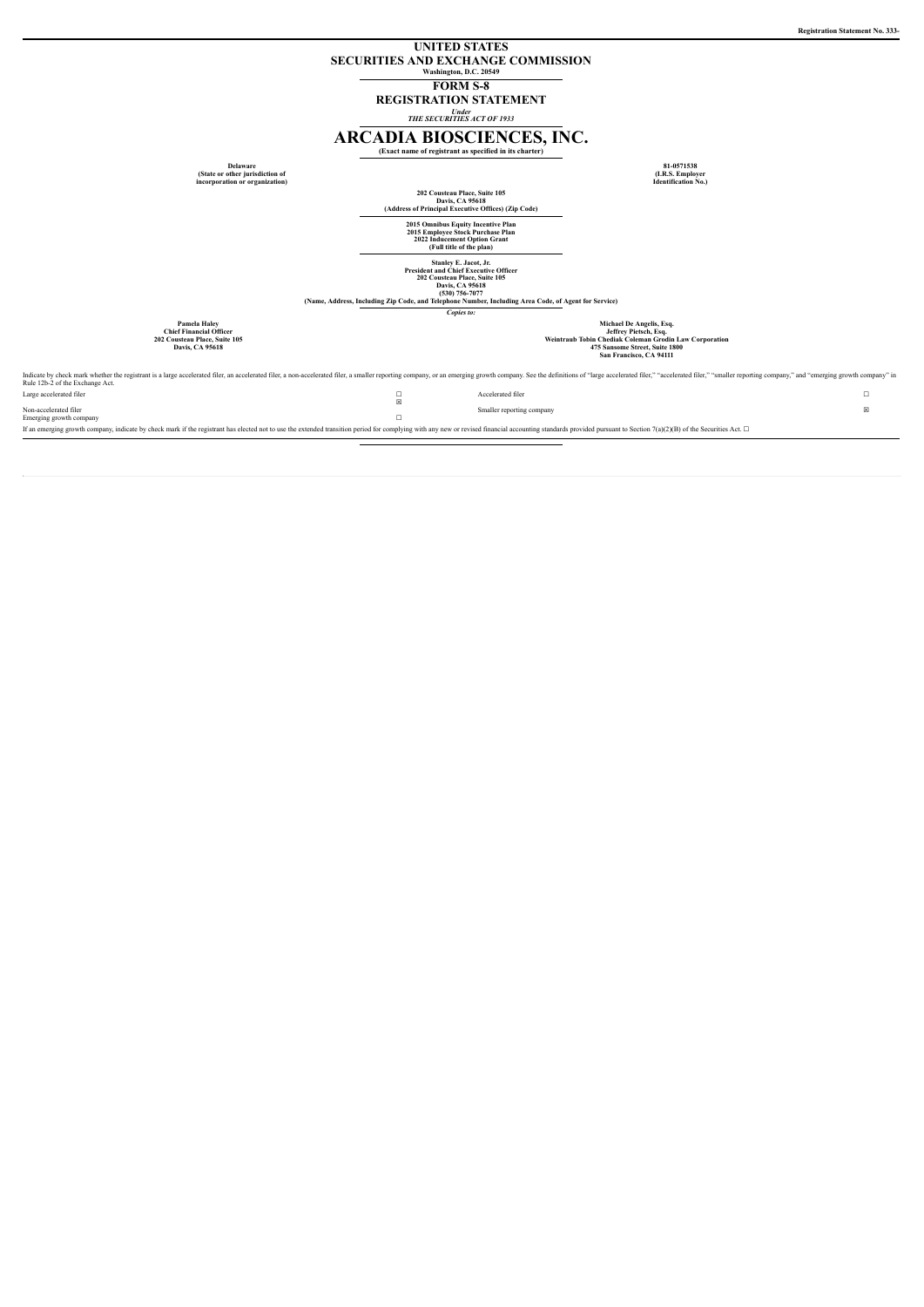#### **EXPLANATORY NOTE**

This Registration Statement on Form S-8 ("Registration Statement") is filed by Arcadia Biosciences, Inc. ("Registrant") to register (i) an additional 21,875 shares of the Registrant's common stock, \$0.001 par value per sha Stock"), that are issuable pursuant to the Registrant's 2015 Employee Stock Purchase Plan, (ii) an additional 887,369 shares of Common Stock that issuable pursuant to the Registrant's 2015 Omnibus Equity Incentive Plan ("2 Grant was granted outside of the 2015 Omnibus Plan as an inducement material to Mr. Jacot entering into employment with the Registrant in accordance with Nasdaq Listing Rule 5635(c)(4).

### **PART I**

## **Information Required in the Section 10(a) Prospectus**

The information specified in Item 1 and Item 2 of Part I of Form S-8 is omitted from this Registration Statement in accordance with the provisions of Rule 428 under the Securities Act of 1933, as amended (the "Securities A the introductory note to Part I of Form S-8.

#### **PART II INFORMATION REQUIRED IN THE REGISTRATION STATEMENT**

#### **Item 3. Incorporation of Documents by Reference**

The following documents filed by Registrant with the Securities and Exchange Commission (the "SEC") are incorporated by reference into this Registration Statement:

- The Registrant's Annual Report on Form 10-K for the fiscal year ended [December](https://www.sec.gov/ix?doc=/Archives/edgar/data/1469443/000095017022005253/rkda-20211231.htm) 31, 2021, filed with the SEC on March 31, 2022 ("Annual Report");
- The information specifically [incorporated](http://www.sec.gov/Archives/edgar/data/1469443/000095017022005802/rkda-fy21-proxy_def14a.htm) by reference into the Registrant's [Annual](https://www.sec.gov/ix?doc=/Archives/edgar/data/1469443/000095017022005253/rkda-20211231.htm) Report on Form 10-K for the fiscal year ended December 31, 2021, from the Registrant's Definitive Proxy Statement on Schedule 14A, filed w
- The Registrant's Quarterly Report on Form 10-Q for the fiscal [quarter](https://www.sec.gov/ix?doc=/Archives/edgar/data/1469443/000095017022009747/rkda-20220331.htm) ended March 31, 2022, filed with the SEC on May 12, 2022;
- The Registrant's Current Reports on Form 8-K filed with the SEC on [February](https://www.sec.gov/ix?doc=/Archives/edgar/data/1469443/000095017022000832/rkda-20220202.htm) 7, 2022, March 30, 2022 and May 12, [2022](https://www.sec.gov/ix?doc=/Archives/edgar/data/1469443/000095017022009652/rkda-20220512.htm);
- All other reports filed pursuant to Section 13(a) or 15(d) of the Exchange Act since the end of the fiscal year covered by the [Annual](https://www.sec.gov/ix?doc=/Archives/edgar/data/1469443/000095017022005253/rkda-20211231.htm) Report; and
- The description of the Registrant's common stock contained in the Registrant's Form [8-A/A](http://www.sec.gov/Archives/edgar/data/1469443/000110465915038158/a14-21977_88a12ba.htm) filed on May 14, 2015, including any amendments or reports filed for purposes of updating such description.

All other reports and documents subsequently filed by the Registrant pursuant to Sections 13(a), 13(c), 14 and 15(d) of the Exchange Act (other than Current Reports furnished under Item 2.02 or Item 7.01 of Form 8-K and exhibits furnished on such form that relate to such items) on or after the date of this Registration Statement and prior to the filing of a post-effective amendment to this Registration Statement which indicates that all s have been sold or which deregisters all securities then remaining unsold, shall be deemed to be incorporated by reference herein and to be a part of this Registration Statement from the date of the filing of such reports a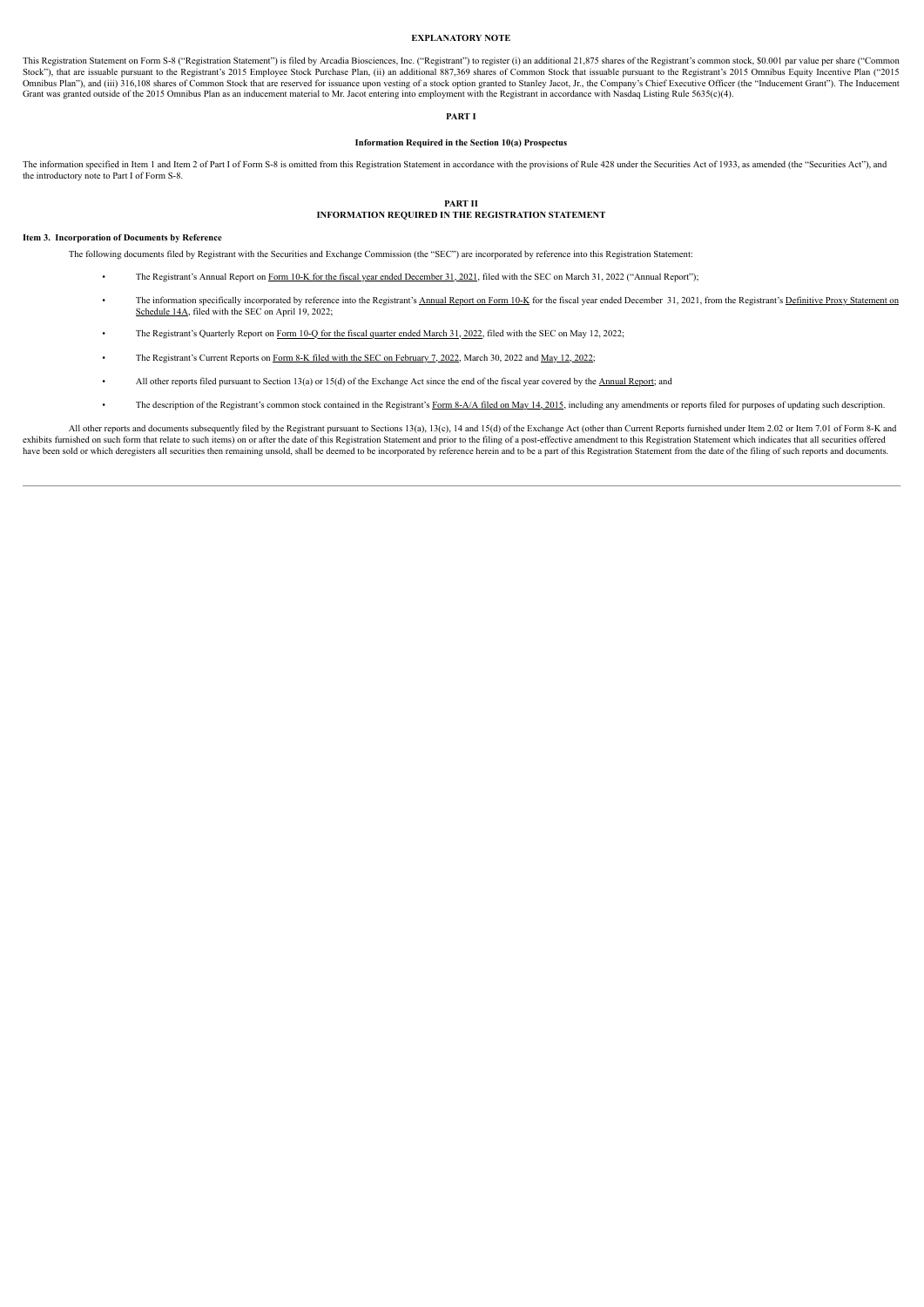Any statement contained in a document incorporated or deemed to be incorporated by reference herein shall be deemed to be modified or superseded for purposes of this Registration Statement to the extent that a statement contained herein or in any subsequently filed document that also is deemed to be incorporated by reference herein modifies or supersedes such statement. Any such statement so modified or superseded shall not be deemed, exc modified or superseded, to constitute a part of this Registration Statement.

### **Item 4. Description of Securities.**

Not applicable.

#### **Item 5. Interests of Named Experts and Counsel.**

Not applicable

#### **Item 6. Indemnification of Directors and Officers.**

The Registrant's certificate of incorporation contains provisions that eliminate, to the maximum extent permitted by the General Corporation Law of the State of Delaware, the personal liability of the Registrant's directors and executive officers for monetary damages for breach of their fiduciary duties as directors or officers. The Registrant's certificate of incorporation and bylaws provide that the Registrant must indemnify its d executive officers and may indemnify its employees and other agents to the fullest extent permitted by the General Corporation Law of the State of Delaware.

Sections 145 and 102(b)(7) of the General Corporation Law of the State of Delaware provide that a corporation may indemnify any person made a party to an action by reason of the fact that he or she was a director, executive officer, employee or agent of the corporation or is or was serving at the request of a corporation against expenses (including attorneys' fees), judgments, fines and amounts paid in settlement actually or proceeding, had no reasonable cause to believe his or her conduct was unlawful, except that, in the case of an action by or in right of the corporation, no indemnification may generally be made in respect of any claim a such person is adjudged to be liable to the corporation.

The Registrant has entered into indemnification agreements with its directors and executive officers, in addition to the indemnification provided for in its certificate of incorporation and bylaws, and intends to enter into indemnification agreements with any new directors and executive officers in the future.

The Registrant has purchased and intends to maintain insurance on behalf of each and any person who is or was a director or officer of the Registrant against any loss arising from any claim asserted against him or her and incurred by him or her in any such capacity, subject to certain exclusions.

#### **Item 7. Exemption from Registration Claimed.**

Not applicable.

**Item 8. Exhibits**

# **Exhibit**

- 4.1 Amended and Restated Certificate of [Incorporation](http://www.sec.gov/Archives/edgar/data/1469443/000110465915040719/a15-12668_1ex3d1.htm) (previously filed as Exhibit 3.1 to the Registrant's Current Report on Form 8-K filed on May 26, 2015 and incorporated herein by reference).
- 4.2 Certificate of Amendment to the Certificate of [Incorporation](http://www.sec.gov/Archives/edgar/data/1469443/000156459017017266/rkda-ex31_120.htm) (previously filed as Exhibit 3.1 to the Registrant's Quarterly Report on Form 10-Q filed on August 10, 2017 and incorporated herein by reference).

**No. Description of Exhibit**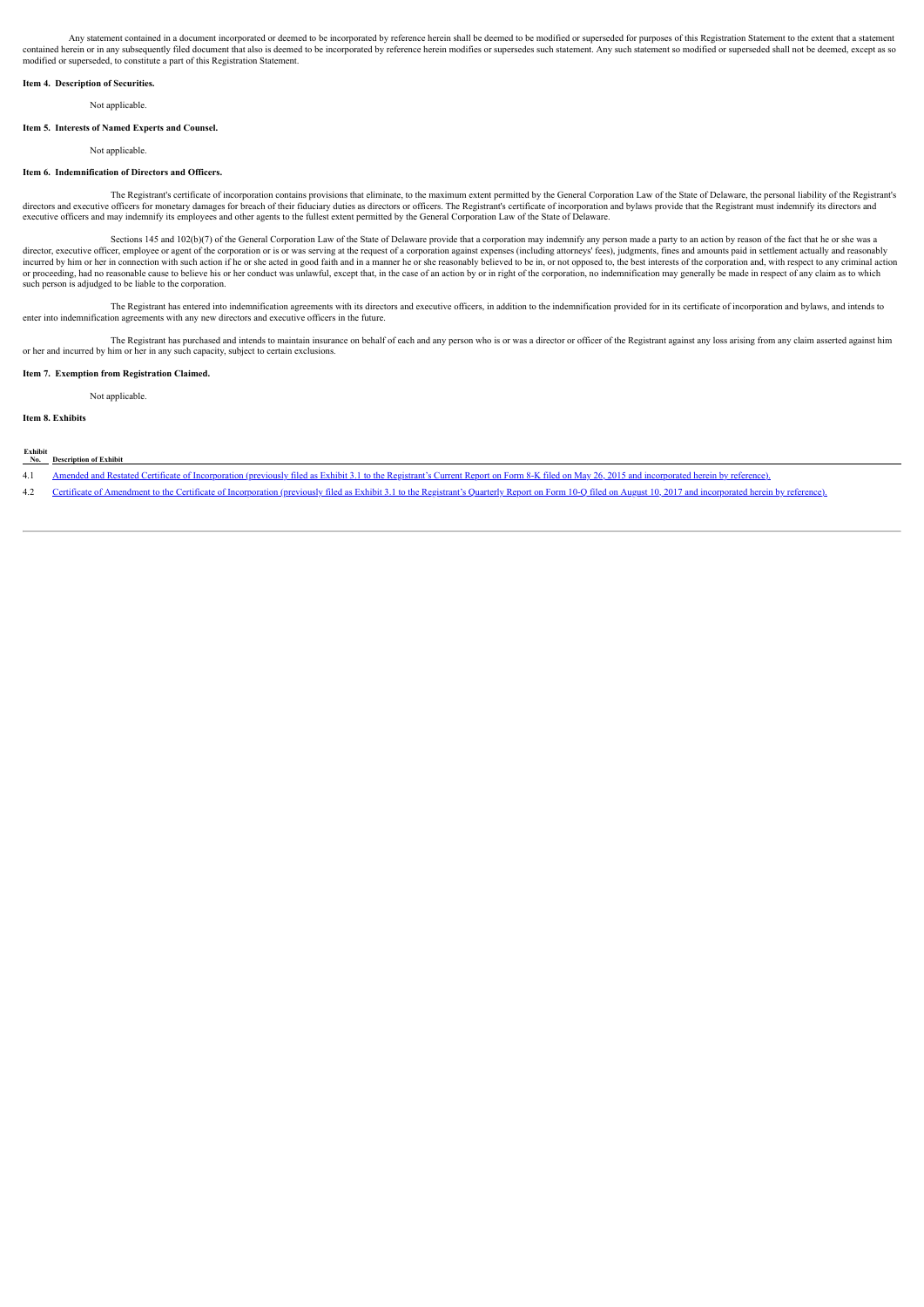- 4.3 Certificate of Amendment to the Certificate of [Incorporation](http://www.sec.gov/Archives/edgar/data/1469443/000156459018000793/rkda-ex31_6.htm) (previously filed as Exhibit 3.1 to the Registrant's Current Report on Form 8-K filed on January 23, 2018 and incorporated herein by reference).
- 5.1 Opinion of Weintraub Tobin Chediak Coleman Grodin Law [Corporation.](#page-7-0)
- 99.1 2015 Omnibus Equity Incentive Plan and form of agreement thereunder (previously filed as Exhibit 10.9 to the Registrant's Registration Statement on Form S-1 filed on July 26, 2019 and [incorporated](http://www.sec.gov/Archives/edgar/data/1469443/000119312519204064/d770210dex109.htm) herein by reference)
- 99.2 2015 Employee Stock Purchase Plan and form of agreement thereunder (previously filed as Exhibit 10.10 to the Registrant's Registration Statement on Form S-1/A filed on May 11, 2015 and [incorporated](http://www.sec.gov/Archives/edgar/data/1469443/000104746915004608/a2224712zex-10_10.htm) herein by reference
- 99.3 2022 Inducement Option Grant (previously filed as Exhibit 10.2 on Form 8-K filed on February 7, 2022 and [incorporated](http://www.sec.gov/Archives/edgar/data/1469443/000095017022000832/rkda-ex10_2.htm) herein by reference).
- 23.1 Consent of Deloitte & Touche LLP, [independent](#page-9-0) registered public accounting firm.
- 23.2 Consent of Weintraub Tobin Chediak Coleman Grodin Law [Corporation](#page-7-0) (included in Exhibit 5.1).
- 24.1 <u>Power of Attorney [\(included](#page-6-0) on the signature page to this Form S-8).</u>
- 107 Filing Fee [Table.](#page-10-0)

## **Item 9. Undertakings.**

(a) The Registrant hereby undertakes:

(1) To file, during any period in which offers or sales are being made, a post-effective amendment to this Registration Statement:

(i) To include any prospectus required by Section  $10(a)(3)$  of the Securities Act;

(ii) To reflect in the prospectus any facts or events arising after the effective date of the Registration Statement (or the most recent post-effective amendment thereof) which, individually or in the aggregate, represent a fundamental change in the information set forth in the Registration Statement. Notwithstanding the foregoing, any increase or decrease in volume of securities offered (if the t of securities offered would not exceed that which was registered) and any deviation from the low or high end of the estimated maximum offering range may be reflected in the form of prospectus filed with the SEC pursuant to 424(b) (§ 230.424(b) of this chapter) if, in the aggregate, the changes in volume and price represent no more than 20% change in the maximum aggregate offering price set forth in the "Calculation of Registration Fee" table effective registration statement;

the Registration Statement.

(iii) To include any material information with respect to the plan of distribution not previously disclosed in the Registration Statement or any material change to such information in

*Provided, however*, that paragraphs (a)(1)(i) and (a)(1)(ii) do not apply if the information required to be included in a post-effective amendment by those paragraphs is contained in periodic reports filed with or furnished to the SEC by the Registrant pursuant to Section 13 or Section 15(d) of the Exchange Act that are incorporated by reference in this Registration Statement.

(2) That, for the purpose of determining any liability under the Securities Act, each such post-effective amendment shall be deemed to be a new registration statement relating to the securities offered therein, and the offering of such securities at that time shall be deemed to be the initial bona fide offering thereof.

(3) To remove from registration by means of a post-effective amendment any of the securities being registered which remain unsold at the termination of the offering.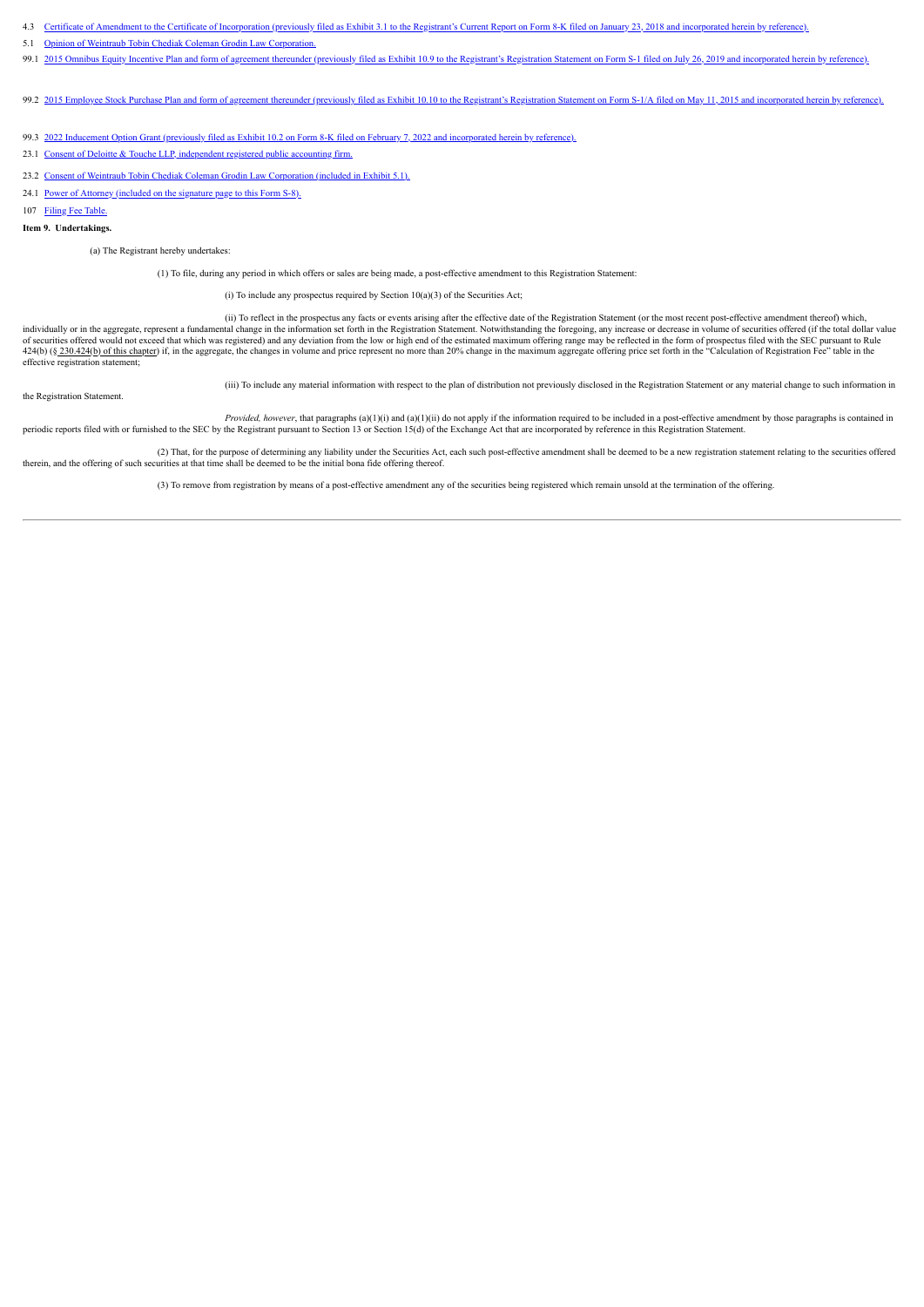(b) The Registrant hereby undertakes that, for purposes of determining any liability under the Securities Act, each filing of the Registrant's annual report pursuant to Section 13(a) or Section 15(d) of the Exchange Act<br>th bona fide offering thereof.

(c) Insofar as indemnification for liabilities arising under the Securities Act may be permitted to directors, officers and controlling persons of the Registrant pursuant to the foregoing provisions, or otherwise, the Regi question whether such indemnification by it is against public policy as expressed in the Securities Act and will be governed by the final adjudication of such issue.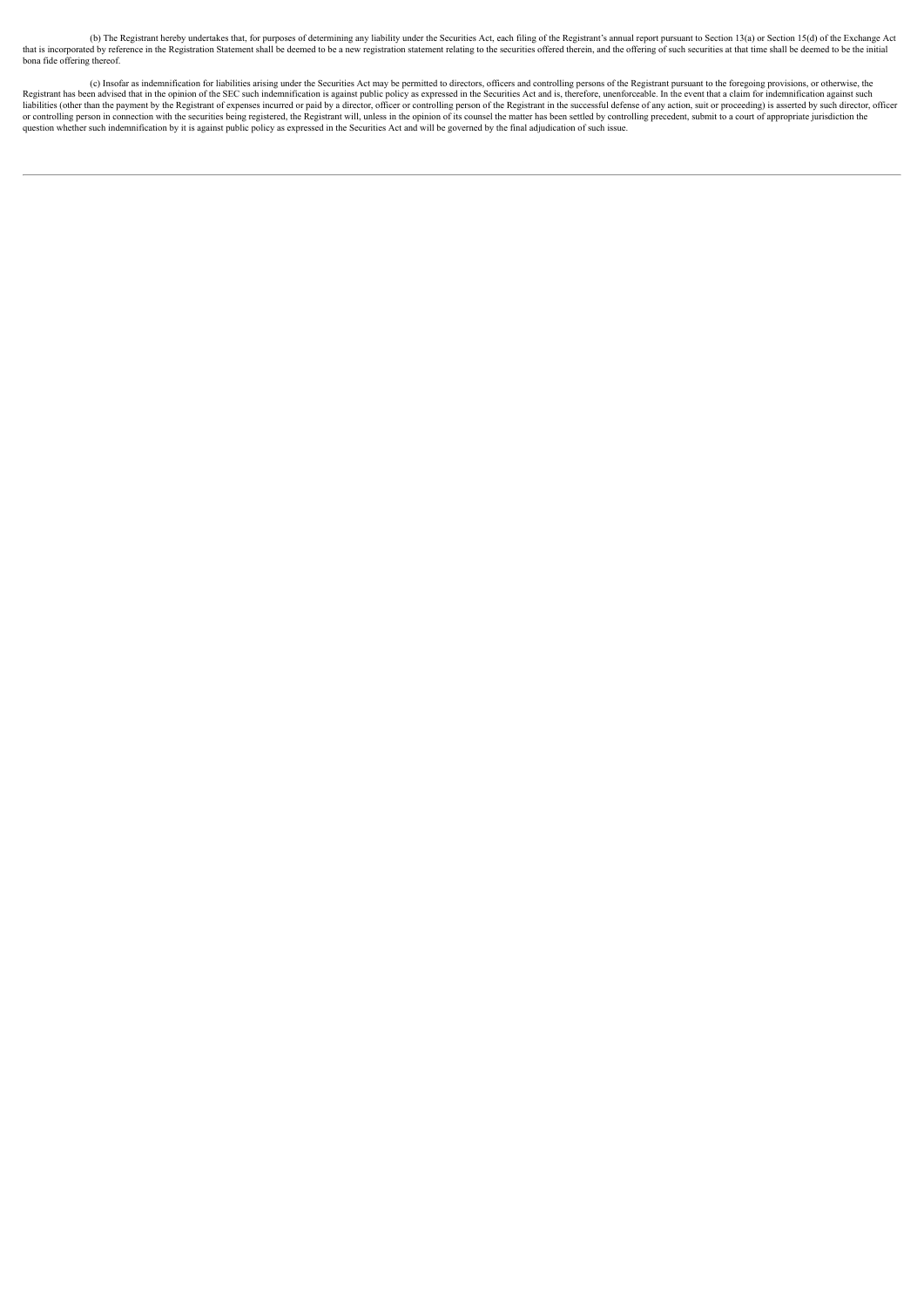# **SIGNATURES**

Pursuant to the requirements of the Securities Act of 1933, as amended, the Registrant certifies that it has reasonable grounds to believe that it meets all of the requirements for filing on Form S-8 and has duly caused th

ARCADIA BIOSCIENCES, INC.

By: /s/ PAMELA HALEY Name: Pamela Haley Title: Chief Financial Officer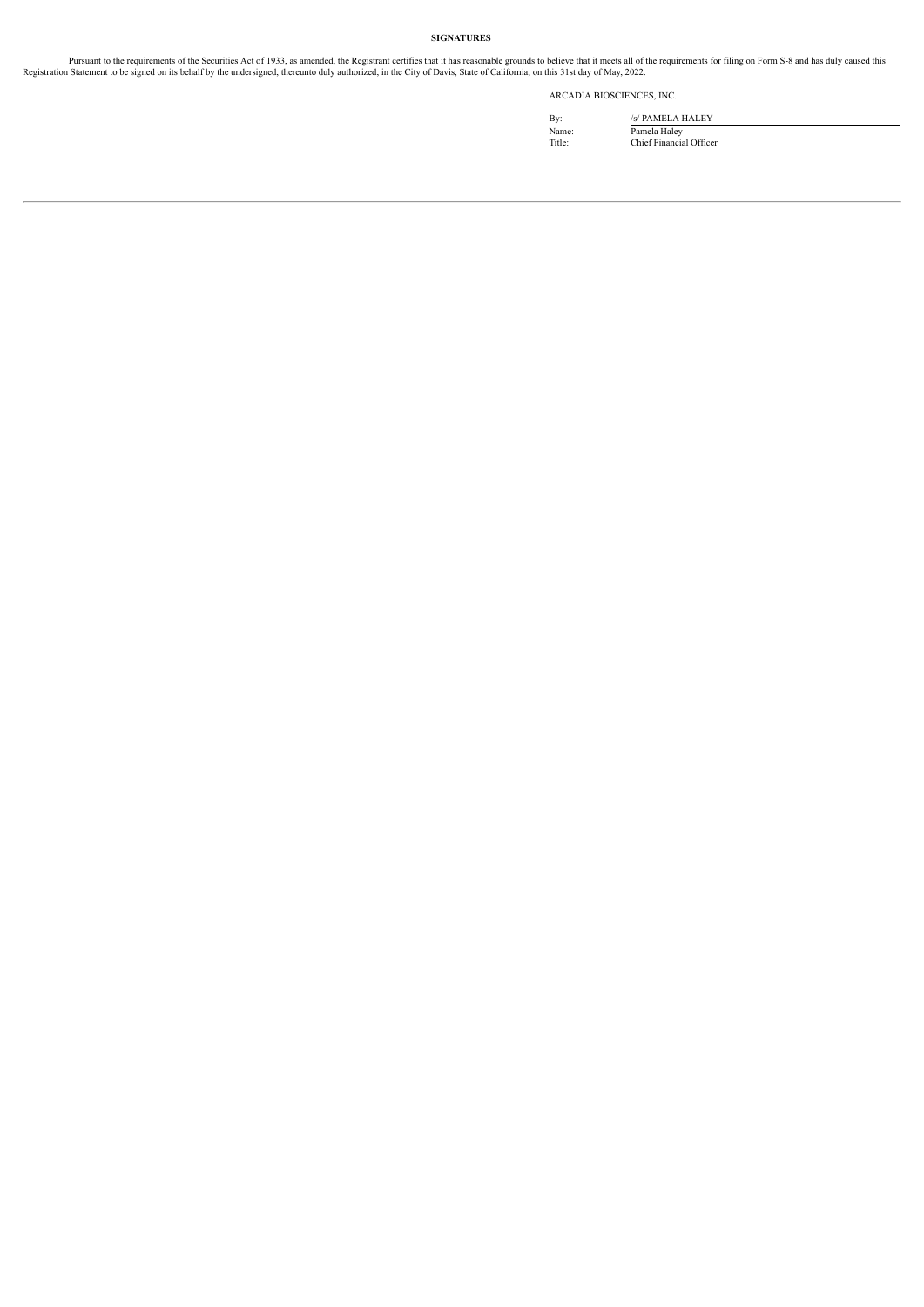## **POWER OF ATTORNEY**

<span id="page-6-0"></span>KNOW ALL PERSONS BY THESE PRESENTS, that each individual whose signature appears below constitutes and appoints Stanley E. Jacot, Jr. and as attorney-in-fact, with the power of substitution, for him and in his name, place and stead, in any and all capacities, to sign any and all amendments (including post-effective amendments) to this registration statement, and to file the same, with all exhibits thereto and all documents in co virtue hereof.

Pursuant to the requirements of the Securities Act of 1933, as amended, this Registration Statement has been signed by the following persons in the capacities and on the dates indicated.

| Signature                       | Title                                        | Date         |
|---------------------------------|----------------------------------------------|--------------|
| /s/ STANLEY E. JACOT, JR.       | President and Chief Executive Officer        |              |
| Stanley E. Jacot, Jr.           | (principal executive officer)                | May 31, 2022 |
|                                 |                                              |              |
| PAMELA HALEY<br>/s/             | Chief Financial Officer                      |              |
| Pamela Haley                    | (principal financial and accounting officer) | May 31, 2022 |
|                                 |                                              |              |
| KEVIN COMCOWICH<br>/s/          |                                              |              |
| Kevin Comcowich                 | Director                                     | May 31, 2022 |
|                                 |                                              |              |
| /s/ ALBERT D. BOLLES            |                                              |              |
| Albert D. Bolles                | Director                                     | May 31, 2022 |
|                                 |                                              |              |
| /s/ LILIAN SHACKELFORD MURRAY   |                                              |              |
| Lilian Shackelford Murray       | Director                                     | May 31, 2022 |
|                                 |                                              |              |
| <b>GREGORY D. WALLER</b><br>/s/ |                                              |              |
| Gregory D. Waller               | Director                                     | May 31, 2022 |
|                                 |                                              |              |
| /s/ AMY YODER                   |                                              |              |
| Amy Yoder                       | Director                                     | May 31, 2022 |
|                                 |                                              |              |
| DEBORAH D. CAROSELLA<br>/s/     |                                              |              |
| Deborah D. Carosella            | Director                                     | May 31, 2022 |
|                                 |                                              |              |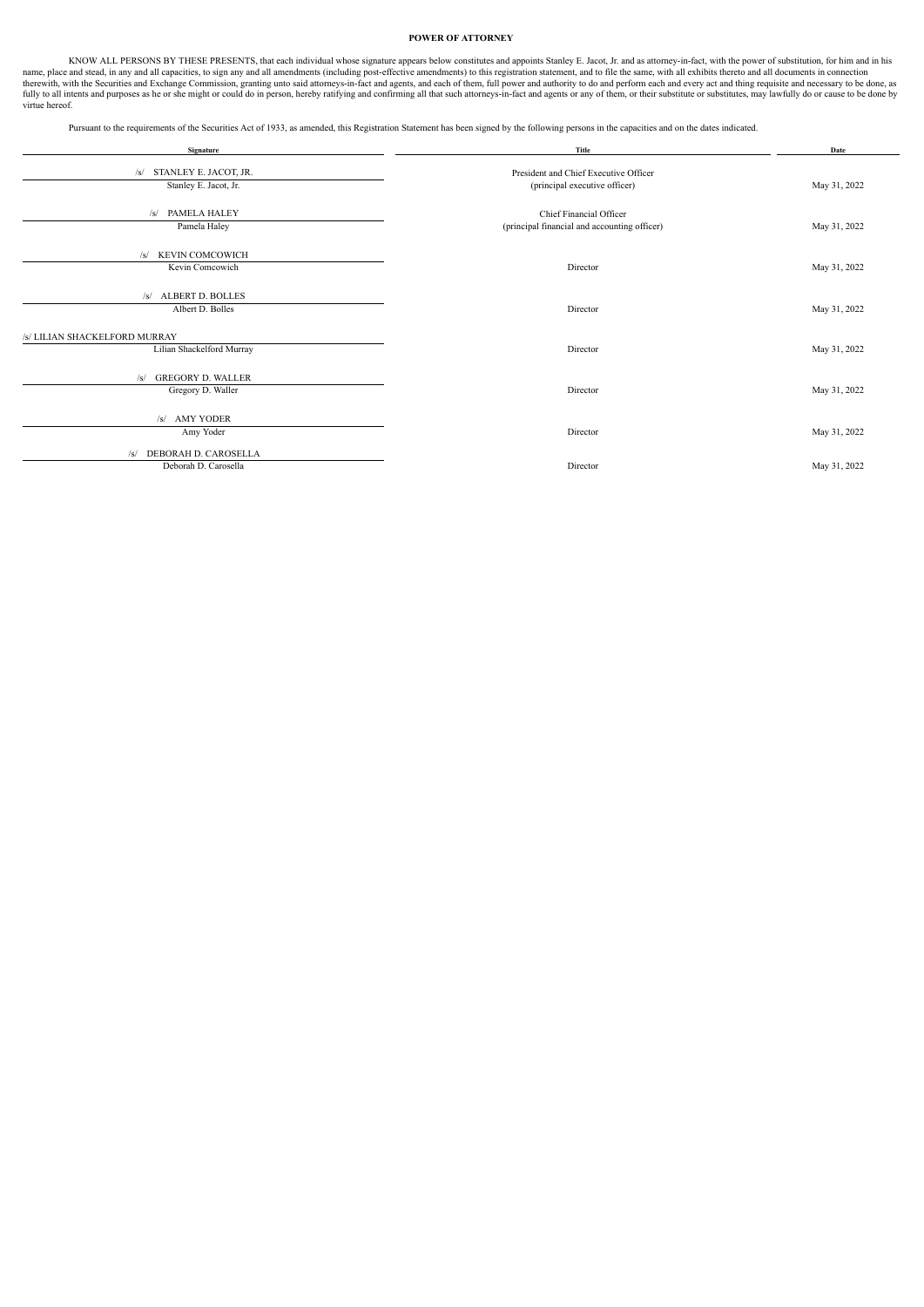<span id="page-7-0"></span>Arcadia Biosciences, Inc. 202 Cousteau Place, Suite 105 Davis, CA 95618

## Re: Registration Statement on Form S-8

Ladies and Gentlemen:

At your request, we have examined the Registration Statement on Form S-8 (the "Registration Statement") to be filed by Arcadia Biosciences, Inc., a Delaware corporation (the "Company"), with the Securities and Exchange Commission (the "Commission") on or about May 31, 2022, in connection with the registration under the Securities Act of 1933, as amended, of 887,369 shares of the Company's Common Stock, par value \$0.001 per share (the Common Stock") reserved for issuance pursuant to the Company's 2015 Omnibus Equity Incentive Plan, 21,875 shares of Common Stock reserved for issuance pursuant to the Company's 2015 Employee Stock Purchase Plan and 316,108 shares of Common Stock reserved for issuance upon exercise of an outstanding inducement stock option (which plans and inducement stock option are referred to herein as the "Plans" and which shares of Common Stock are referred to herein as the "Shares"). This opinion is being furnished in accordance with the requirements of Item 8 of Form S-8 and Item 601(b)(5)(i) of Regulation S-K.

In rendering this opinion, we have examined such documents, certificates and records as we have deemed appropriate for purposes of this letter.

In our examination of documents for purposes of this opinion, we have assumed, and express no opinion as to, the genuineness of all signatures on original documents, the authenticity of all documents submitted to us as originals, the conformity to originals of all documents submitted to us as copies, the legal capacity of all persons or entities executing the same, the lack of any undisclosed termination, modification, waiver or amendment to any document reviewed by us and the due authorization, execution and delivery of all documents where due authorization, execution and delivery are prerequisites to the effectiveness thereof.

As to matters of fact relevant to this opinion, we have relied solely upon the foregoing and upon certificates and other assurances of officers of the Company and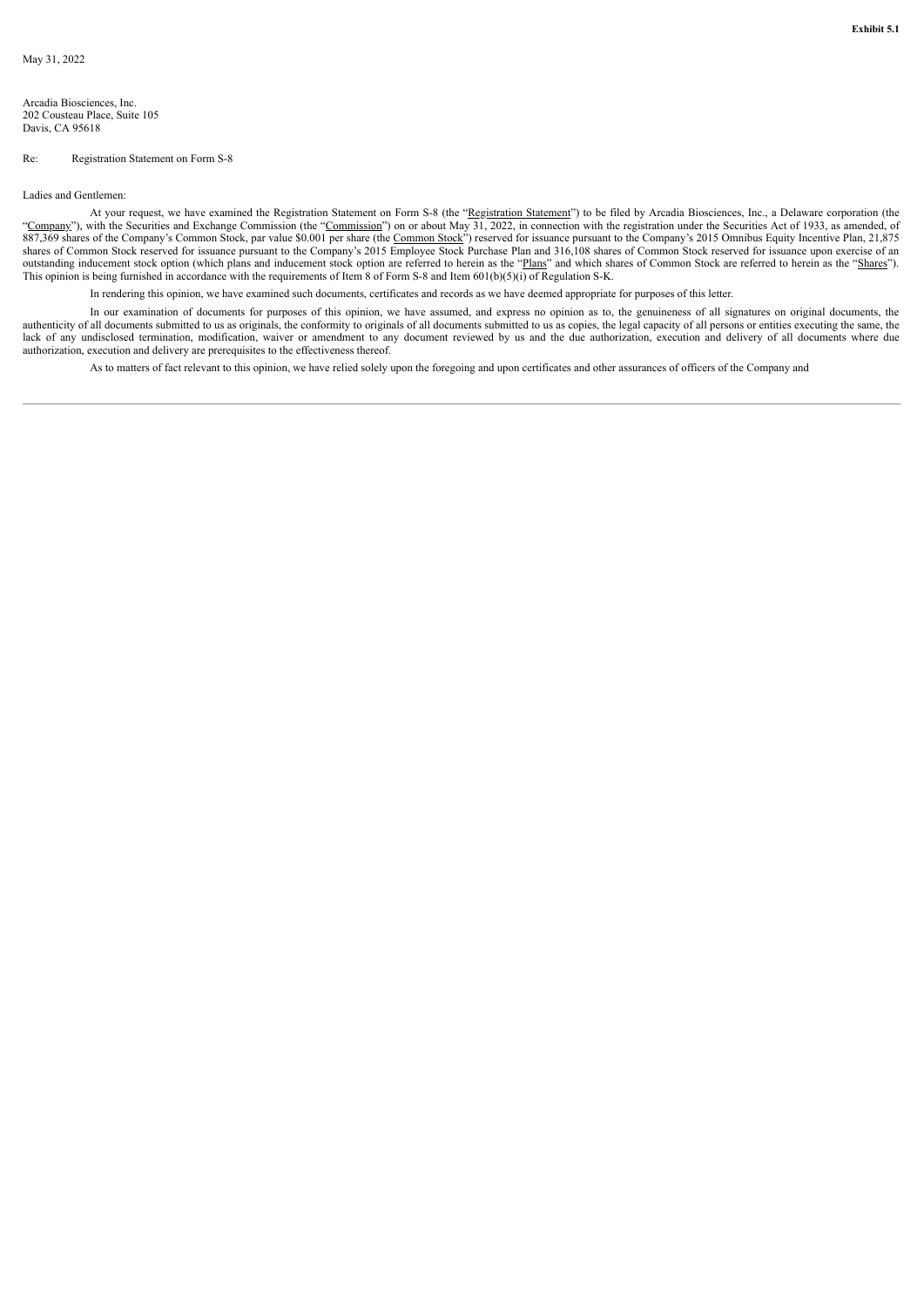others as to factual matters, without having independently verified such factual matters; however, we are not aware of any facts that would cause us to believe that the opinion expressed herein is not accurate.

We are admitted to practice law in the State of California, and we render this opinion only with respect to, and express no opinion herein with concerning the application or effect of the laws of any jurisdiction other than, the existing laws of the United States of America, of the State of California and of the Delaware General Corporation Law, the Delaware constitution and reported judicial decisions relating thereto.

In connection with our opinion expressed below, we have assumed that, at or before the time of the delivery of any Shares, the Registration Statement will have been declared effective under the Securities Act, that the registration will apply to such Shares and will not have been modified or rescinded and that there will not have occurred any change in law affecting the validity of the issuance of such Shares.

Based on the foregoing, and subject to the qualifications stated herein, we are of the opinion that the Shares to be issued pursuant to the terms of the Plans have been duly authorized and, when issued, delivered and paid for in accordance with the terms of the Plans, will be validly issued, fully paid and non-assessable.

We consent to the use of this opinion as an exhibit to the Registration Statement and further consent to all references to us, if any, in the Registration Statement, the prospectus constituting a part thereof and any amendments thereto. This opinion speaks only as of its date and we assume no obligation to update this opinion should circumstances change after the date hereof. This opinion is intended solely for your use in connection with issuance and sale of Shares subject to the Registration Statement and is not to be relied upon for any other purpose. This opinion is rendered as of the date first written above and based solely on our understanding of facts in existence as of such date after the aforementioned examination. We assume no obligation to advise you of any fact, circumstance, event or change in the law or the facts that may hereafter be brought to our attention whether or not such occurrence would affect or modify the opinions expressed herein.

## Very truly yours,

**/s/ Weintraub Tobin Chediak Coleman Grodin Law Corporation WEINTRAUB TOBIN CHEDIAK COLEMAN GRODIN LAW CORPORATION**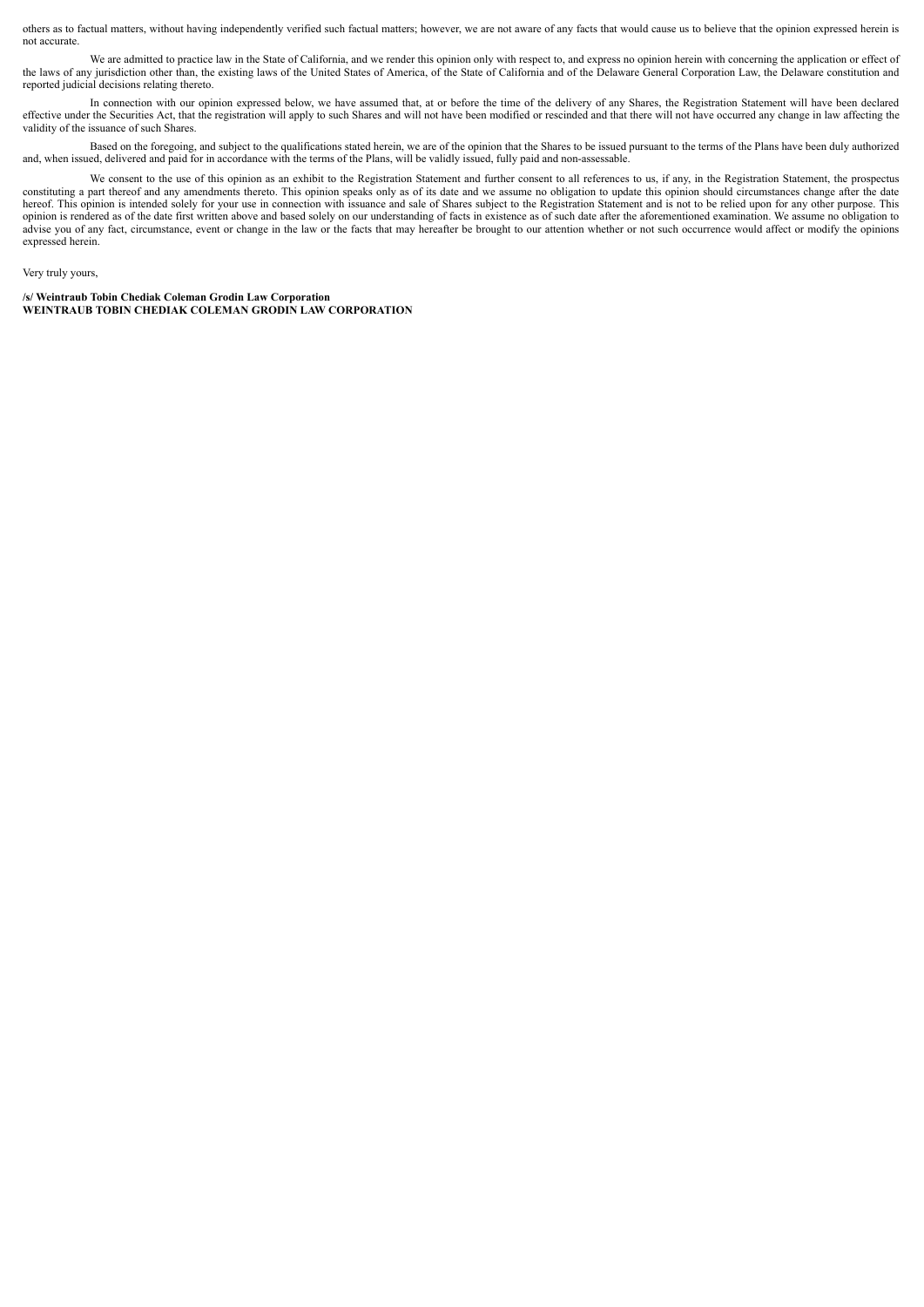# <span id="page-9-0"></span>**CONSENT OF INDEPENDENT REGISTERED PUBLIC ACCOUNTING FIRM**

We consent to the incorporation by reference in this Registration Statement on Form S-8 of our report dated March 31, 2022 relating to the financial statements of Arcadia Biosciences, Inc., appearing in the Annual Report o

**EXHIBIT 23.1**

/s/ Deloitte & Touche LLP Phoenix, Arizona May 31, 2022